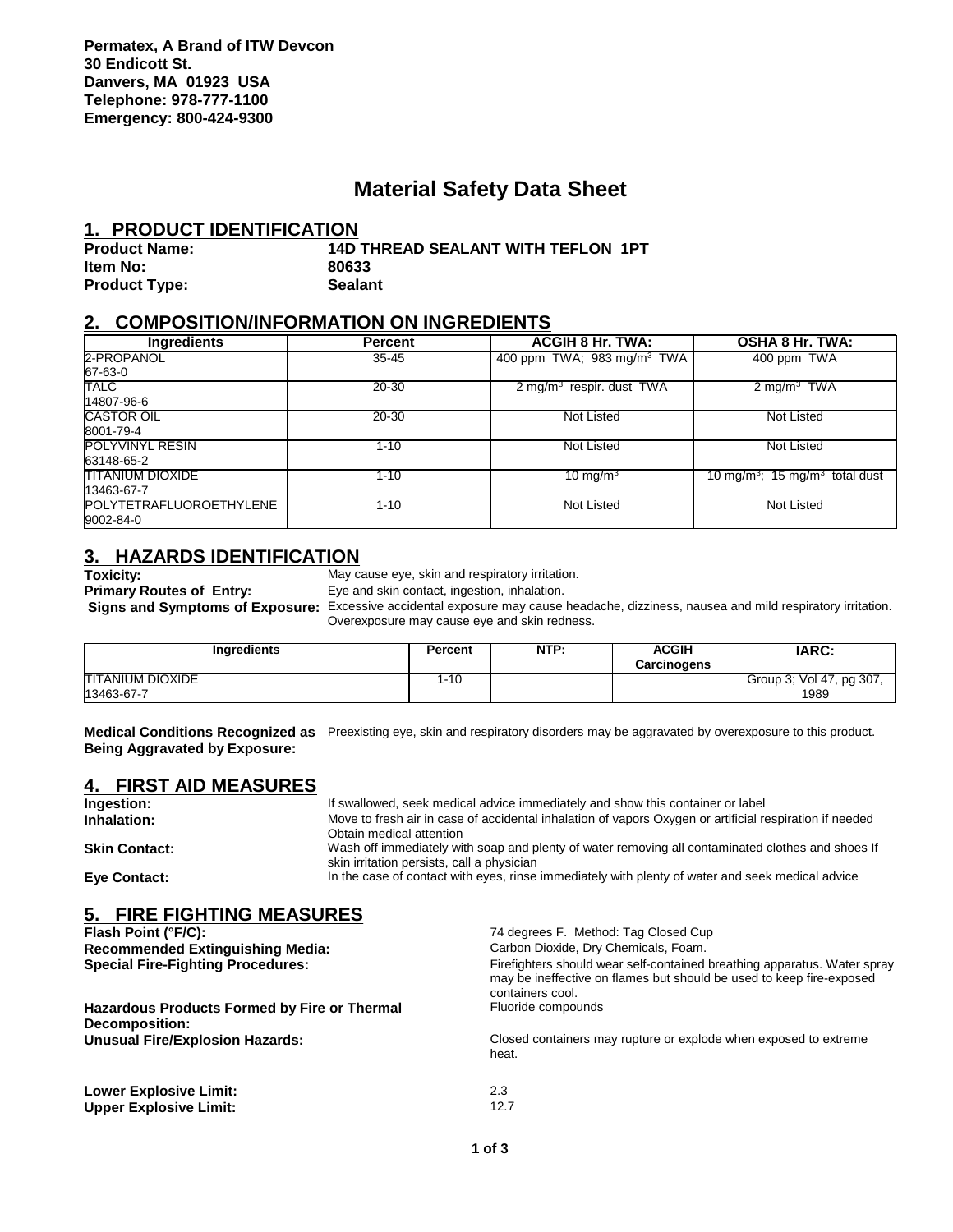#### **6. ACCIDENTAL RELEASE MEASURES**

Spill Procedures: **Eliminate all sources of ignition.** Maintain good ventilation. Take up with an inert absorbent. Store in a closed waste container until disposal. Residues may be cleaned up with isopropyl alcohol.

#### **7. HANDLING AND STORAGE**

Storage: Store away from heat, sparks or open flame. Do not store at temperatures above 120 degrees F.<br>**Handling:** Store and the Avoid contact with skin and eyes. Do not inhale vapors. Keep container closed when not in use **Handling:** Avoid contact with skin and eyes. Do not inhale vapors. Keep container closed when not in use.

#### **8. EXPOSURE CONTROLS/PERSONAL PROTECTION**

**Eyes:** Safety glasses. **Skin:** Rubber or plastic gloves

**Ventilation:** Provide adequate ventilation **Respiratory Protection:** In case of insufficient ventilation, wear suitable respiratory equipment

#### **9. PHYSICAL AND CHEMICAL PROPERTIES**

**Appearance:** White paste **Odor:** ALCOHOLIC **Boiling Point (°F):** 180 degrees F. **pH:** Does not apply **Solubility in Water:** Partial **Specific Gravity:** 1.12 **VOC Content(Wt.%):** 38.2% by weight; 341 g/l **Vapor Pressure:** 33 mm Hg @ 68 degrees F. **Vapor Density (Air=1):** 2.07 **Evaporation Rate:** 7.7 (ether = 1)

### **10. STABILITY AND REACTIVITY**

**Chemical Stability:**  $\begin{array}{ccc}\n\text{Standard Notation:} \\
\text{Standard Notation:} \\
\text{Normal conditions}\n\end{array}$ **Hazardous Polymerization: Incompatabilities:** Strong oxidizers. **Conditions to Avoid:** Conditions to Avoid: The Conditions of Avoid: The Research of Avoid: The Research of Keep away from heat, sparks and open flame. **Hazardous Products Formed by Fire or Thermal Decomposition:**

Fluoride compounds

#### **11. TOXICOLOGICAL INFORMATION**

 **See Section 3** 

#### **12. ECOLOGICAL INFORMATION**

 **No data available** 

#### **13. DISPOSAL CONSIDERATIONS**

**Recommended Method of Disposal:** Disposal should be made in accordance with federal, state and local regulations. **US EPA Waste Number:** D001 as per 40CFR 261.21

**Consumer Commodity** 

**Class 9 UN/NA Number:** ID 8000

#### **14. TRANSPORTATION INFORMATION**

**DOT (49CFR 172)** 

# **Domestic Ground Transport**<br>DOT Shipping Name:

**Hazard Class:** ORM-<br> **UN/ID Number:** None **UN/ID Number:** None<br> **Marine Pollutant:** None **Marine Pollutant:** 

**Consumer Commodity (Not more than five liters)<br>ORM-D** 

#### **IATA**

| <b>Proper Shipping Name:</b> |
|------------------------------|
| <b>Class or Division:</b>    |
| <b>UN/NA Number:</b>         |

#### **IMDG**